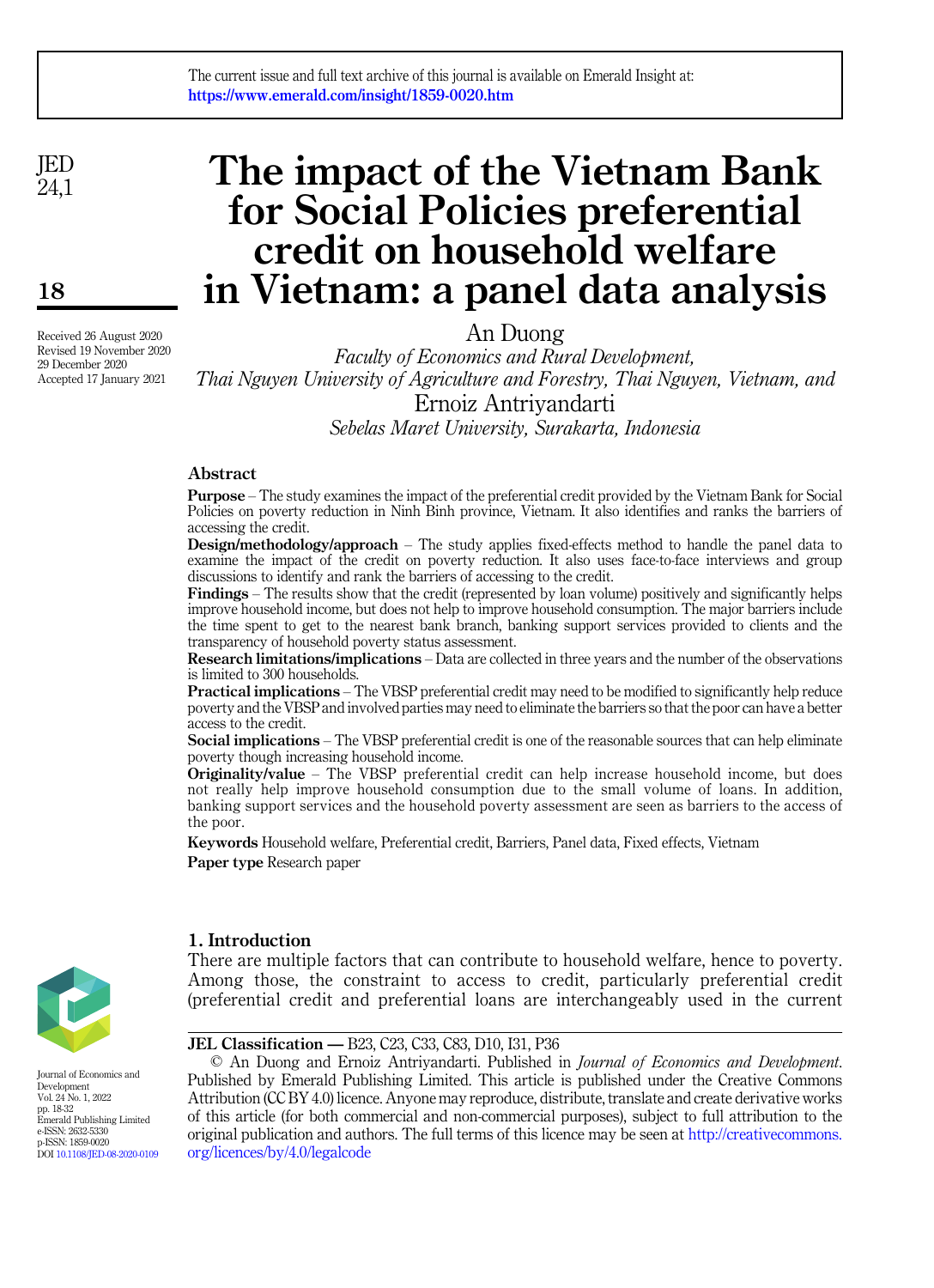study) is the most important reason that attributes to household welfare and poverty ([Banerjee and Newman, 1993;](#page-12-0) [Galor and Zeira, 1993](#page-13-0); [Hudon, 2009](#page-13-1); [Pitt and Khandker,](#page-14-0) [1998](#page-14-0); Quach et al.[, 2005](#page-14-1)). Previous studies showed inconsistent results on the contribution of preferential credit to household welfare and poverty reduction. In the international context, [Pitt and Khandker \(1998\)](#page-14-0) showed that access to microfinance credit (a specific type of preferential credit) helped the poor in Bangladesh to improve household welfare, hence reduce poverty. However, [Roodman and Morduch \(2014\)](#page-14-2) used the same data set and found that the impact was insignificant. In Vietnam, previous studies showed mixed results. For example, [Duong and Izumida \(2002\),](#page-12-1) [Duong and](#page-12-2) [Nghiem \(2014\),](#page-12-2) [Quach](#page-14-1) et al. (2005), [Nguyen \(2008\),](#page-13-2) [Pham and Lensink \(2007\)](#page-14-3) found that microfinance credit helped reduce poverty, but [Nghiem](#page-13-3) *et al.* (2012) showed that the impact of microfinance credit on household welfare and poverty reduction was modest. Ninh Binh province is the ancient capital of Vietnam with many world-famous tourism spots such as the Trang An World Heritage, Cuc Phuong National Park and Con Noi World Biosphere Reserve. It also has diversified economic potentials. The province has achieved impressive improvement in improving household welfare and poverty reduction. For example, during 2016–2018, the poverty rate of Ninh Binh is approximately half of that of Vietnam ([DoLISA, 2020;](#page-12-3) [Bank, 2018\)](#page-12-4). In Vietnam, the Vietnam Bank for Social Policies (VBSP) is the largest bank that provides preferential loans to poverty reduction programmes. The current study examines if the preferential loans provided by the VBSP plays any roles in the achievement and identifies barriers to the access to the loans.

The structure of the current study is organised as follows: the previous studies on the impact of preferential loans on household welfare and poverty reduction are briefly reviewed in [Section 2](#page-1-0). Research methodology, data, and variable description are addressed and critically discussed in [Section 3.](#page-5-0) Results and discussions are presented in [Section 4](#page-9-0), and the conclusion is presented in [Section 5](#page-11-0).

# <span id="page-1-0"></span>2. Literature review

#### 2.1 Background

The VBSP is the largest preferential credit provider in Vietnam and the remaining preferential credit providers are non-government organisations (NGOs) and microfinance institutions. Currently, it provides 19 credit programmes to all types of policy beneficiaries. The top five priorities include credit programmes for the poor, near-poor, disadvantaged students, clean water supply and rural sanitation and household businesses in disadvantaged areas. These programmes account for 81% of the VBSP credit.

Total outstanding loans of the VBSP (shown in [Table 1\)](#page-2-0) increased significantly from approximately US\$1,734m in 2016 to US\$1,863m in 2017 and to US\$1,941m in 2018. However, the VBSP branch in Ninh Binh experienced a reduction in total outstanding loans during the study period. The reason is that during this period, a large number of borrowers have repaid the loans that they took previously and the number of new borrowers is modest (see [Figure 1](#page-2-0)).

The number of borrowers that the VBSP serves can be considered as a quantitative indicator, while the number of borrowers who took a loan and have escaped from poverty can be seen as an indicator of quality. These numbers are presented in [Figure 2](#page-3-0).

The VBSP still experienced an increase in the number of borrowers who took preferential loans and the number of borrowers who escaped from poverty during the study period. The VBSP branch in Ninh Binh witnessed a different story, although the number of borrowers

Household welfare in Vietnam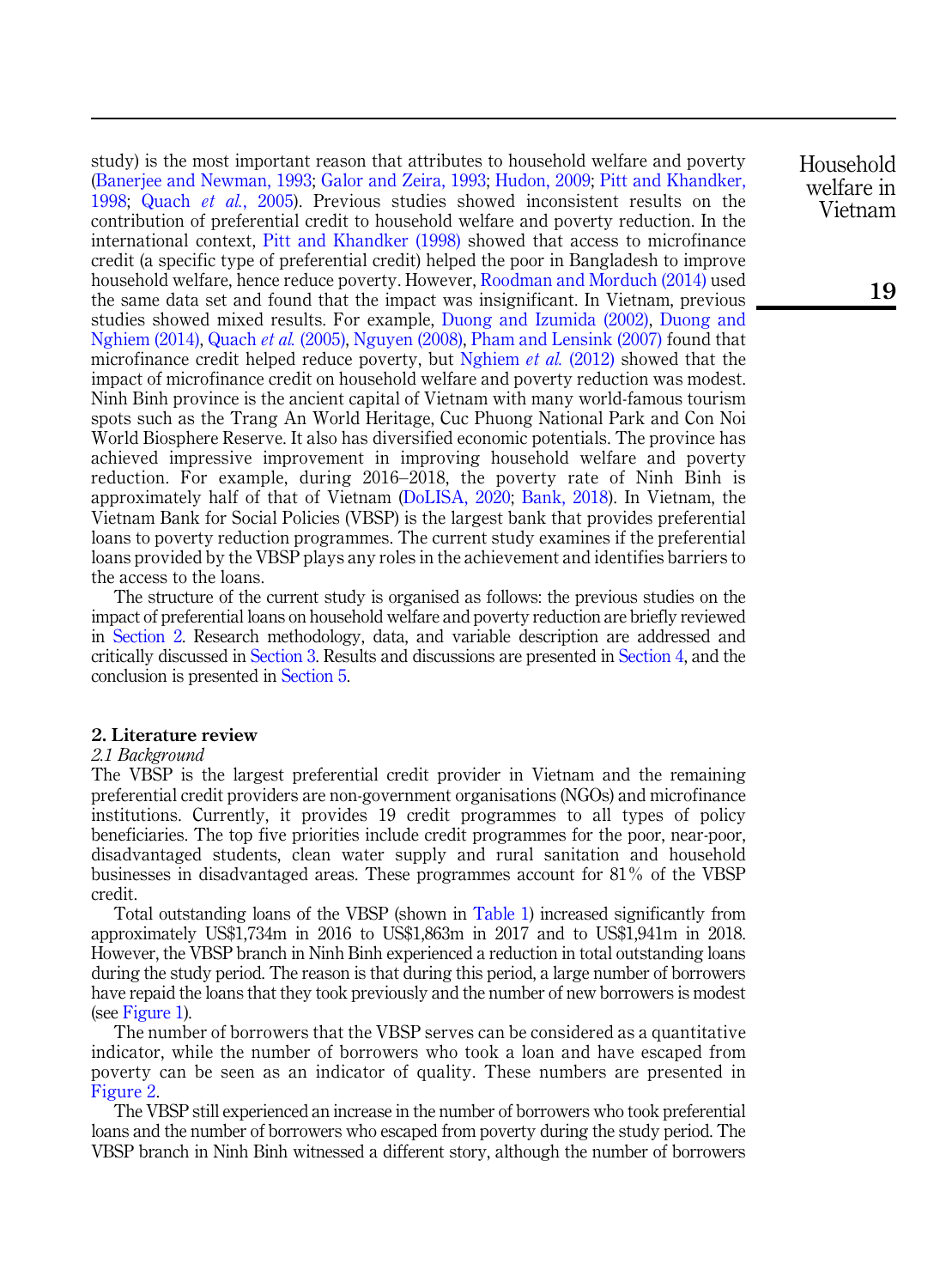<span id="page-2-0"></span>

| JED<br>24,1         | Credit programme                                                                                                                                                                                                                                                                | % of total credit |  |  |  |
|---------------------|---------------------------------------------------------------------------------------------------------------------------------------------------------------------------------------------------------------------------------------------------------------------------------|-------------------|--|--|--|
|                     | 1                                                                                                                                                                                                                                                                               | 24.56             |  |  |  |
|                     | $\overline{2}$                                                                                                                                                                                                                                                                  | 18.94             |  |  |  |
|                     | 3                                                                                                                                                                                                                                                                               | 7.52              |  |  |  |
|                     | 4                                                                                                                                                                                                                                                                               | 12.31             |  |  |  |
|                     | 5                                                                                                                                                                                                                                                                               | 15.18             |  |  |  |
| 20                  | 6                                                                                                                                                                                                                                                                               | 10.39             |  |  |  |
|                     |                                                                                                                                                                                                                                                                                 | 5.15              |  |  |  |
|                     | 8                                                                                                                                                                                                                                                                               | 2.43              |  |  |  |
|                     | 9                                                                                                                                                                                                                                                                               | 0.32              |  |  |  |
|                     | 10                                                                                                                                                                                                                                                                              | 0.62              |  |  |  |
|                     | 11                                                                                                                                                                                                                                                                              | 0.59              |  |  |  |
|                     | 12                                                                                                                                                                                                                                                                              | 0.16              |  |  |  |
|                     | 13                                                                                                                                                                                                                                                                              | 0.31              |  |  |  |
|                     | 14                                                                                                                                                                                                                                                                              | 0.27              |  |  |  |
|                     | 15                                                                                                                                                                                                                                                                              | 0.07              |  |  |  |
|                     | 16                                                                                                                                                                                                                                                                              | 0.11              |  |  |  |
|                     | 17                                                                                                                                                                                                                                                                              | 0.52              |  |  |  |
|                     | 18                                                                                                                                                                                                                                                                              | 0.05              |  |  |  |
|                     | 19                                                                                                                                                                                                                                                                              | 0.5               |  |  |  |
|                     | <b>Note(s):</b> <sup>1</sup> credit for poor households, <sup>2</sup> credit for near-poor households, <sup>3</sup> credit for just-escaped from poverty                                                                                                                        |                   |  |  |  |
|                     | households, <sup>4</sup> credit for disadvantaged students, <sup>5</sup> credit for clean water supply and rural sanitation, <sup>6</sup> credit for                                                                                                                            |                   |  |  |  |
|                     | business households in disadvantage areas                                                                                                                                                                                                                                       |                   |  |  |  |
|                     | <sup>7</sup> Credit for job creation, <sup>8</sup> credit for housing for the poor under Decisions 167 and 33, $\degree$ credit for limited-term                                                                                                                                |                   |  |  |  |
|                     | migrant workers, <sup>10</sup> credit for Mekong Delta mortgage, <sup>11</sup> credit for extreme poor ethnic minority households, <sup>12</sup> credit for entrepreneurs in disadvantaged areas, <sup>13</sup> credit for forestation development, <sup>14</sup> credit for po |                   |  |  |  |
|                     |                                                                                                                                                                                                                                                                                 |                   |  |  |  |
| Table 1.            | households in Mekong Delta areas, <sup>15</sup> credit for small and medium enterprises, <sup>16</sup> credit for flood-proof housing                                                                                                                                           |                   |  |  |  |
| Preferential credit | for the poor, <sup>17</sup> credit for productive land and job change, <sup>18</sup> credit for foreign-funded projects, <sup>19</sup> credit for other                                                                                                                         |                   |  |  |  |

for the poor, <sup>17</sup>credit for productive land and job change, <sup>18</sup>credit for foreign-funded projects, <sup>19</sup>credit for other purposes Source(s): Drawn by the author based on the VBSP 2018 Annual Reports Preferential credit programmes provided by the VBSP



Figure 1. Total outstanding loans of the VBSP and its branch in Ninh Binh

**Source(s):** Drawn by the author based on the data provided by VBSP and its branch in Ninh Binh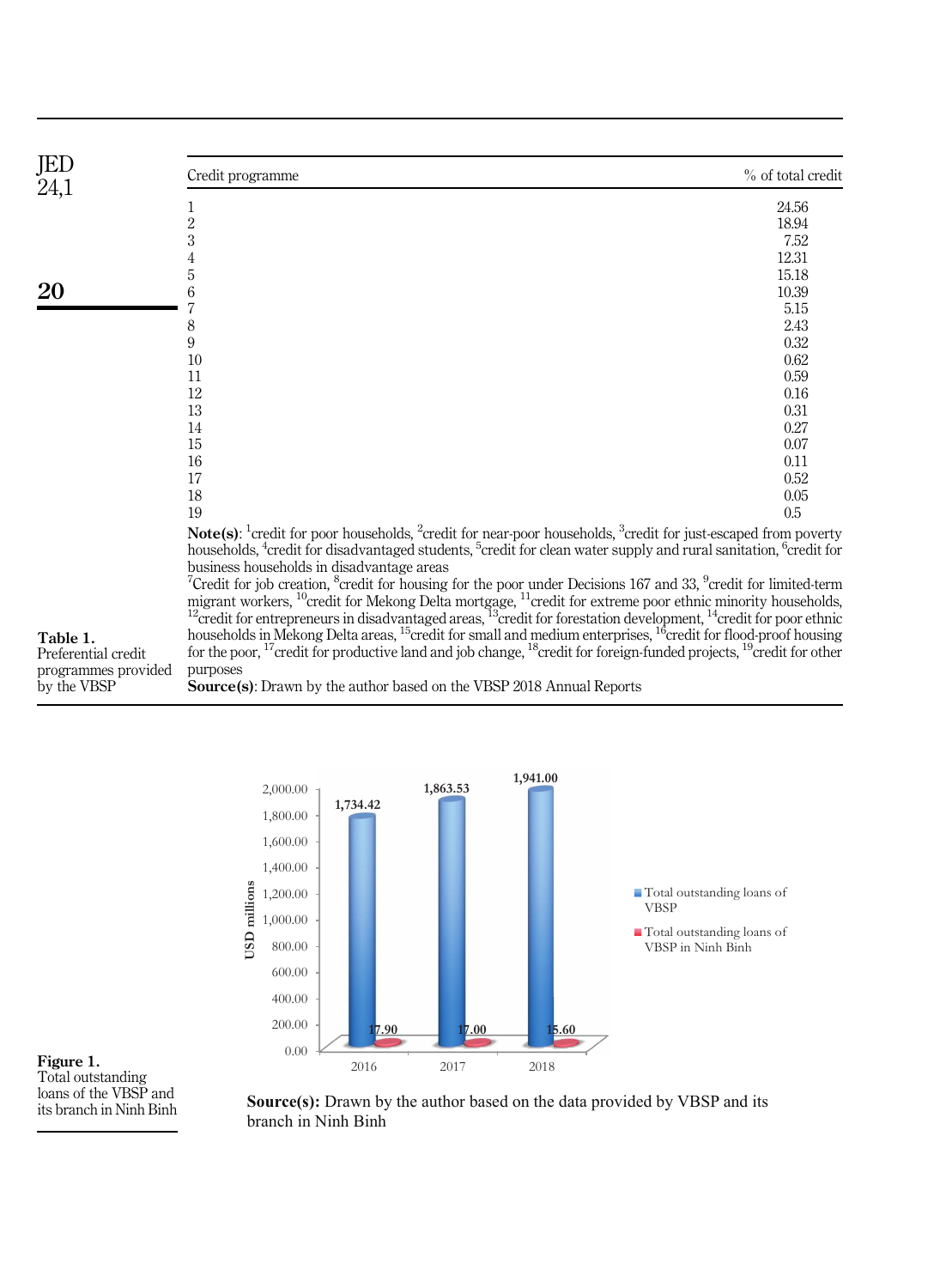<span id="page-3-0"></span>

**Note(s):** <sup>1</sup>Number of poor households as borrowers from VBSP, <sup>2</sup>Number of poor households as borrowers from VBSP Ninh Binh, <sup>3</sup>Number of poor households as borrowers from VBSP escaped from poverty, <sup>4</sup>Number of poor households as borrowers from Ninh Binh VBSP escaped from poverty

Figure 2. Number of VBSP borrowers and borrowers who escaped from poverty

**Source(s):** Drawn by the author based on the data provided by the VBSP and its branch in Ninh Binh

decreased during the study period, the number of households escaped from poverty still increased. The reason has been addressed previously. Although VBSP Ninh Binh has smaller numbers, its contribution to poverty reduction appears to be greater. For example, the percentage of VBSP borrowers who have escaped from poverty is 14.29, 14.02 and 15.64% in 2016, 2017 and 2018, respectively. Remarkably, that of Ninh Binh VBSP in the same period is 57.44, 73.97 and 90.88%, respectively.

# 2.2 Literature review

There have been a number of studies that used different methods and different data to examine the impact of credit on poverty reduction in both international and Vietnam context. These are briefly reviewed as follows.

[Pitt and Khandker \(1998\)](#page-14-0) obtained data from a quasi-experimental survey in 87 villages of 29 sub-districts in rural areas of Bangladesh during 1991–1992 to examine the impact of microcredit provided by the Grameen Bank and two other credit programmes. The sample size included 1,798 households, of which almost 60% were credit participants, and the method used was the maximum likelihood. The results showed that the impact of microcredit on women's expenditure was significantly greater than that on men. However, [Roodman and Morduch](#page-14-2) [\(2014\)](#page-14-2) used the same data set and applied simpler study methods and found that the impact of participating in microfinance programmes on household welfare was not statistically significant. Particularly, the methods used were sampling weights and similar controls. In addition, instead of separating borrowers by gender as Pitt and Khandker did, the authors used three dummy variables representing three lending programmes as Grameen Bank, an NGO named as BRAC and the Bangladesh Rural Development Board – BRDB. They also controlled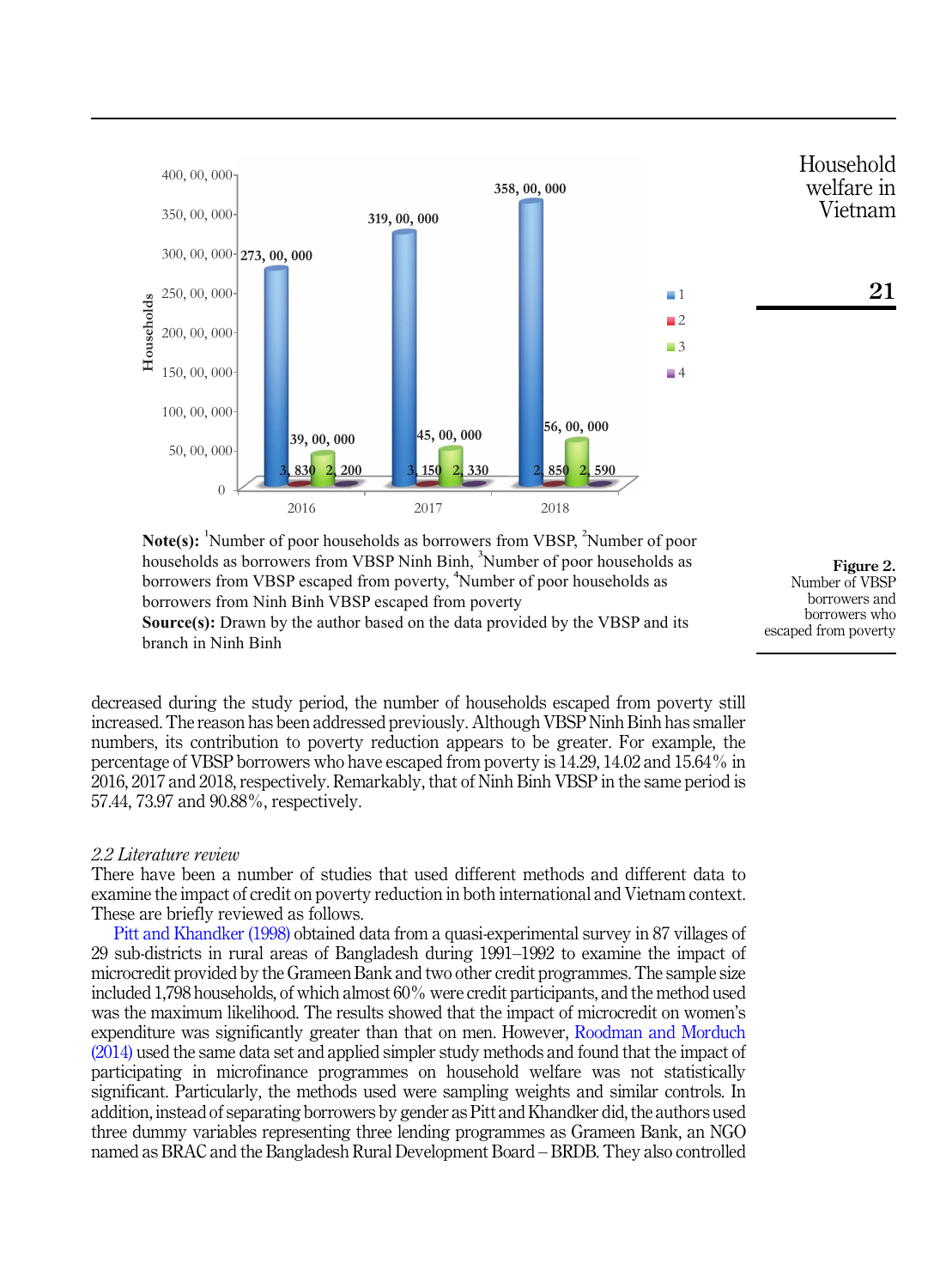for household characteristics (Model 1), household and village characteristics (Model 2) and household characteristics and village fixed effects (FE) (Model 3). The results showed that the impact of female borrowing from all the credit programmes was negative and significant at the 1% level. These results were different from what Pitt and Khandker found in 1998. [Kondo](#page-13-4) et al. [\(2008\)](#page-13-4) used data collected from quasi-experimental surveys of 2,276 household in the Philippines in 2006 and applied the FE method to examine the impact of microfinance programmes on household welfare. The variables that represented the household welfare included per capita income, per capita consumption, per capita savings and per capita food consumption. The treatment variables that represented microfinance participation were a dummy variable of microfinance participation, the microfinance programme age, the loan volume and the number of loan cycles. The results showed that in the areas that microfinance existed, the impact of microfinance on income was positive and significant at the 10% level, that on savings was positive and significant at the 5% level. However, the impact of microfinance on expenditure and food consumption was not significant. In addition, the impact of microfinance on household welfare in the expansion areas was not significant.

In Vietnam, a number of previous studies found that rural, micro and preferential credit significantly helped reduce poverty. [Quach](#page-14-1) *et al.* (2005) used two cross-sectional data sets obtained from the Vietnam Household Living Standard Surveys (VHLSS) conducted in 1992– 1993 and 1997–1998 and Tobit and two-stage least squares models to examine the impact of credit on household welfare and poverty reduction. The sample size of the first data set was 4,799 households surveyed in all areas of Vietnam, and that of the second data set was 5,999 households surveyed in all areas of Vietnam. In addition, preferential credit of the Vietnam Bank for the Poor (later is the VBSP) was included in both data sets. The results showed that credit significantly helped improve household welfare. For example, for the VHLSS 1992– 1993, an additional VND1m value of loan was associated with an increase of almost 7%, approximately 5% and approximately 12% in per capita expenditure, per capita food expenditure and per capita non-food expenditure, respectively, and all were significant at the 1% level. The results produced from the VHLSS 1997–1998 showed that the impact of credit on household living standards was slightly lower than that generated from the VHLSS 1992– 1993. For example, an additional VND1m value of loan was associated with an increase of almost 6%, approximately 3% and approximately 11% in per capita expenditure, per capita food expenditure and per capita non-food expenditure, respectively, and all were significant at the 1% level. As VHLSS are secondary data, they may not contain important variables such as interest rate of the loans, the costs to obtain the loans (i.e. distance from the household to the bank) or the number of shocks that the household experienced. In addition, the impact of relevant factors on household welfare may need time to take effect; hence, panel data would shed more light. [Nguyen](#page-13-5) *et al.* (2007) used the same data source as [Quach](#page-14-1) *et al.* (2005) – the VHLSS conducted in 2002 and 2004 to analyse the impact of the VBSP preferential credit on household welfare and poverty reduction (represented by per capita expenditure and income). The panel data set constructed from these two data sets contained 4,000 households. The results from the FE models showed that participation in the VBSP preferential credit programme is associated with an increase of 6% in per capita expenditure, significant at the 1% level and approximately 7.4% in per capita income, significant at the 5% level. In addition, an additional of VND1,000 in the loan volume was associated with 0.002% increase in per capita expenditure and income, significant at 5 and 10% levels, respectively. Like the work of [Quach](#page-14-1) *et al.* (2005), important variables were not available in the secondary data. [Duong and Nghiem \(2014\)](#page-12-2) constructed a pseudo panel data set from VHLSS, 1992, 1998, 2002, 2004, 2006, 2008 and 2010 and the FE method to examine the impact of the VBSP microcredit (preferential credit) on household welfare and poverty reduction. The results showed that participation in the VBSP microcredit programme was associated with an increase of 41% in per adult-equivalent income and 99% in per adult-equivalent consumption, both were

JED 24,1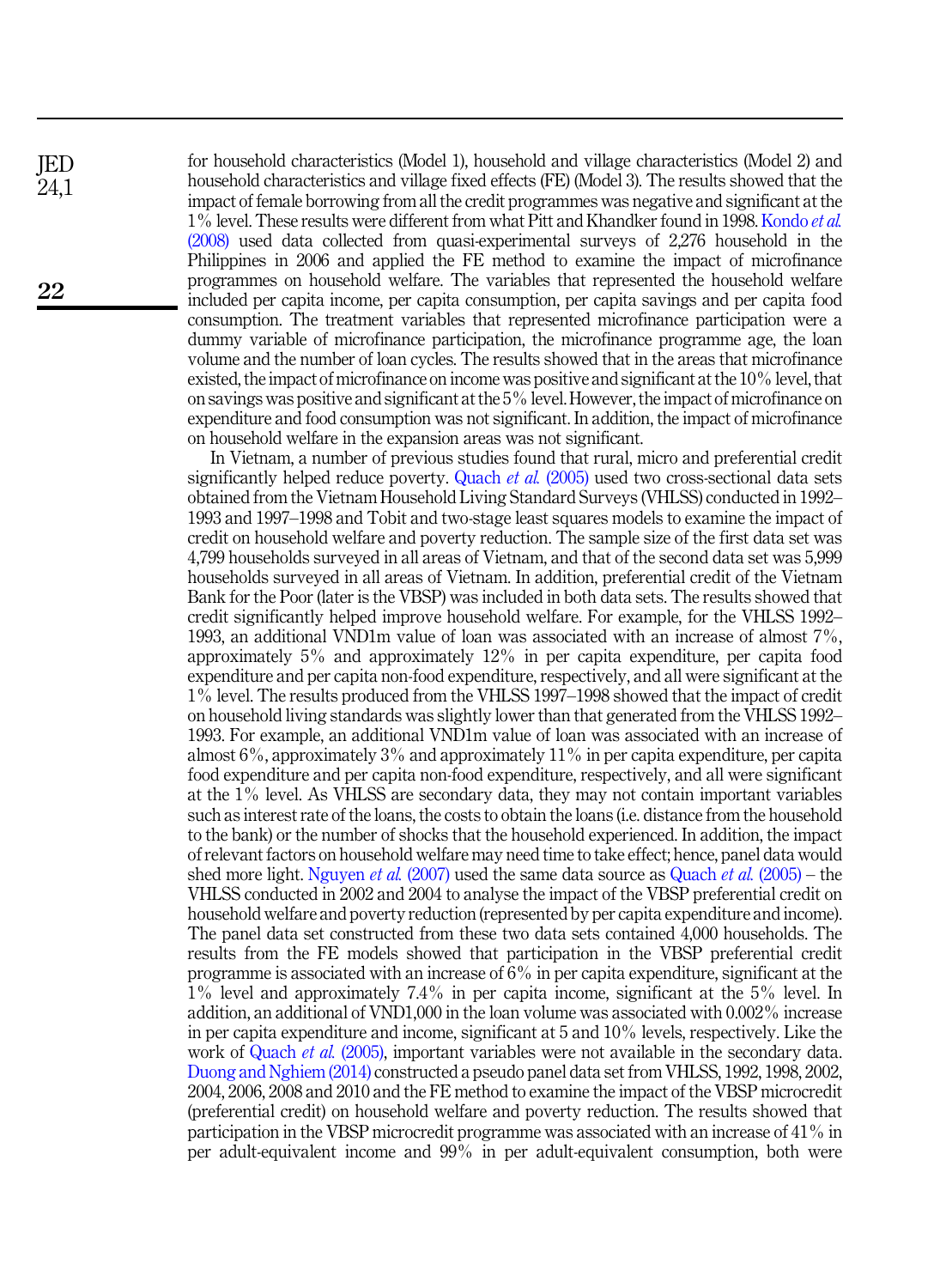significant at the 1% level. Additionally, a 1% increase in the loan volume was associated with an increase of almost 15% in per adult-equivalent income and approximately 23% in per adult-equivalent consumption, both were significant at the 1% level. Still, secondary data offer limited options for important factors that may have an impact on poverty reduction. [Nghiem](#page-13-3) *et al.* (2012) used primary data obtained from quasi-experimental surveys with 470 households located in 25 villages in the North and Central of Vietnam and the FE method to examine the impact of NGO microfinance institutions (represented by per adult-equivalent income and consumption). The results showed that participation in a microfinance programme had no significant impact on household welfare and poverty reduction.

Barriers of accessing to finance or credit varied from country to country. These are briefly discussed as follows: a bank with larger coverage can help clients easier to access to finance or credit services. Beck et al. [\(2005\)](#page-12-5) collected data from 99 countries to examine the barriers of accessing finance and credit. They found that the number of bank branches in African countries like Ethiopia was relatively lower than that in Europe such as Spain. In another study in 2008, the authors found that the required deposit or bank account maintenance fee might discourage people from accessing to finance or credit. For example, in some African countries like Cameroon, the minimum deposit to open an account with a commercial bank was higher than the average per capita gross domestic product (GDP). In Sierra Leone, the yearly fee to maintain a bank account was greater than a quarter of the average per capita GDP. The time to process a loan may encourage or discourage a client from taking a loan from a bank or not. For example, in Denmark, it only took one day for the bank to process a loan, while in some Asian countries such as Bangladesh, Pakistan and the Philippines, it took more than a month (Beck et al.[, 2006](#page-12-6)). Having a bank account can be used as a proxy of being able to access to finance or credit. [Honohan \(2008\)](#page-13-6) found that nearly 20% of the population in Sub-Sahara African countries had a bank account, while 90% of those in Europe had one. [Osili and Paulson \(2008\)](#page-14-4) used the property protection and investment incentive as proxies to examine finance or credit demand of immigrants in the USA. It showed that a bank with better mechanism to protect private property or can create incentives for clients to invest will encourage them to access to finance or credit. High interest rate and small loan volume may discourage credit seekers. [Johnston and Morduch \(2008\)](#page-13-7) found that distance could be a barrier for clients to access bank savings services in Mexico. [Luan \(2019\)](#page-13-8) identified barriers of accessing formal credit of cinnamon growers in the Northwest of Vietnam included lack of collateral, bank accounts and geographical difficulties.

To conclude, the previous quantitative studies mainly used secondary data and found positive impact of preferential credit on household welfare and poverty reduction. Few studies used primary data, and the results were mixed. Barriers of the access to preferential credit are occasionally examined in the previous studies. To the best of the author's knowledge, there has not been any study that used the FE method to examine the impact of the VBSP preferential credit on poverty reduction and identify barriers of accessing the VBSP preferential credit in Ninh Binh province, Vietnam. Therefore, this study aims at filling those gaps.

#### <span id="page-5-0"></span>3. Methodology, data and variable selection

#### 3.1 Methodology

The mixed research method is used in the current study to exploit advantages and mitigate disadvantages of both quantitative and qualitative methods [\(Savela, 2018](#page-14-5); [Malina](#page-13-9) et al., 2011; [Yvonne Feilzer, 2010](#page-14-6); [Myers](#page-13-10) *et al.*, 2010; Booth *et al.*[, 2003](#page-12-7)). Particularly, the quantitative method examines the impact of the VBSP preferential loans on poverty reduction, while the qualitative method identifies barriers of the access to the preferential credit and ranks the barriers based on their severity level ([Savela, 2018;](#page-14-5) [Malina](#page-13-9) et al., 2011; [Yvonne Feilzer, 2010](#page-14-6); [Myers](#page-13-10) *et al.*, 2010; [Booth](#page-12-7) *et al.*, 2003). Because of the availability of the panel data, a number of methods are available to deal with such data. Among these, FE and random-effects methods are considered. The former approach can produce unbiased estimates, but the produced Household welfare in Vietnam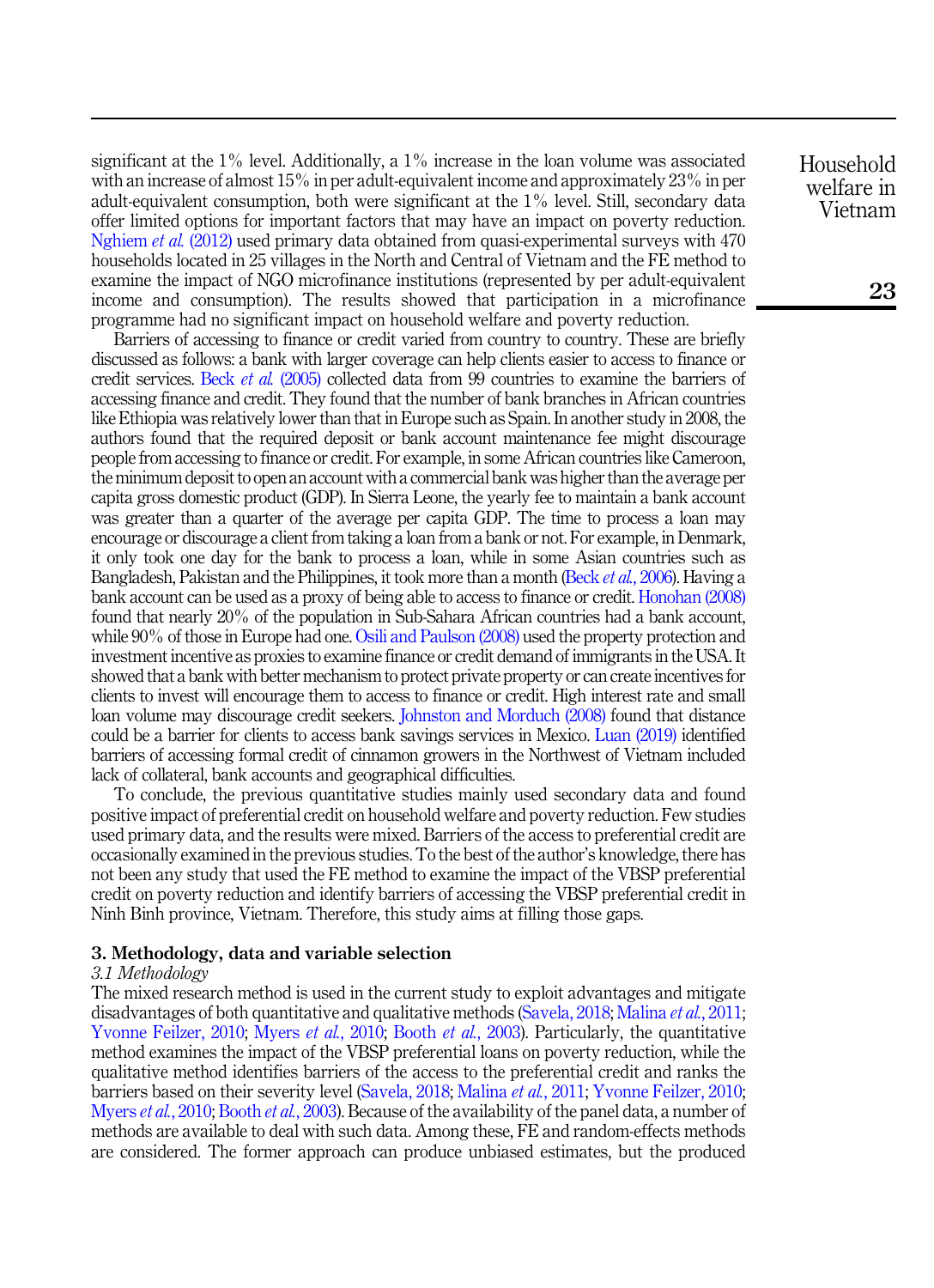JED  $24.1$ 

24

estimates may face the problem of high variance. By contrast, the latter method can minimise the impact of high variance problem, but the estimates produced by this method may face the problem of bias. To identify which method is appropriate to deal with the data set, Hausman test is designed to detect violation of the random-effects model, which is the regressors are orthogonal to the unit effects [\(Clark and Linzer, 2015](#page-12-8)). As the Hausman test shows the Prob  $>$  chi<sup>2</sup> = 0.000 [\[1\],](#page-12-9) the current study uses the following multiple regression model and the FE approach to examine the impact of the VBSP preferential credit on household welfare:

where: 
$$
Y_{it} = \alpha + \beta_1 X_{1it} + \beta_2 X_{2it} + \beta_3 X_{3it} + \varepsilon_{it}
$$
 (3.1)

 $Y_{it}$  is the household welfare of the *i*th household (represented by household income and consumption) in year  $t$ . Although poverty is a multidimensional problem, the current study resources allow using household income and consumption as the two main proxies for poverty status. It is expected that a household with higher income and consumption is less likely poor.

 $X_{1it}$  is a vector of the VBSP preferential loans' characteristics of the *i*th branch in year t such as loan volume and duration [\[2\].](#page-12-10)

 $X_{2it}$  is a vector of the householder characteristics of the *i*th household in year t such as age and education. The impact of householder age on income or consumption is expected mixed, but that of education is expected to be positive. As the current study used the FE method, time-invariant variables are excluded, including gender of the householder.

 $X_{3it}$  is a vector of the household characteristics of the *i*th household in year t such as the number of labours, income and the distance between the household and the nearest bank, market and concrete or tarred road. Economic theories show that more family labours are expected to improve family income, but also increase consumption. The impact of household income on consumption is anticipated to be positive. The further the distance between the household and the nearest bank, market and concrete or tarred the higher expenditure. A household that is located in a poor area is likely to be poorer than that located in non-poor area. Therefore, the regional poverty status may have an impact on the household welfare. Unfortunately, such information was not collected for the current study. Other unobserved variables such as business skills, attitude towards risks are included in the error term.

Multiple regression analysis is more amenable to ceteris paribus analysis because it allows researchers to explicitly control for many other factors that simultaneously affect the dependent variable. This is important both for testing economic theories and for evaluating policy effects when researchers must rely on non-experimental data. Since multiple regression models can accommodate many explanatory variables that may be correlated, researchers can hope to infer causality in cases where simple regression analysis would be misleading. Naturally, if more variables are added to the model that are useful for explaining why, then more of the variation in y can be explained. Thus, multiple regression analysis can be used to build better models for predicting the dependent variable. An additional advantage of multiple regression analysis is that it can incorporate fairly general functional form relationships. In the simple regression model, only one function of a single explanatory variable can appear in the equation, or in other words, the multiple regression model allows for much more flexibility ([Wooldridge, 2012\)](#page-14-7).

The most recognised advantage of the ordinary least squares (OLS) is that it is simple and straightforward. However, the OLS approach requires assumptions such as the zero conditional mean and the homoskedasticity. In addition, the results may be biased due to including irrelevant variables in the model or in contrast relevant variables are omitted from the model. Also, the multicollinearity issue should be considered [\(Verbeek, 2004;](#page-14-8) [Baltagi,](#page-12-11) [2011\)](#page-12-11). These challenges can be mitigated by applying sophisticated methods such as difference-in-differences or FE. The current study applies the FE method to examine the impact of VBSP preferential loans on household welfare in the study areas.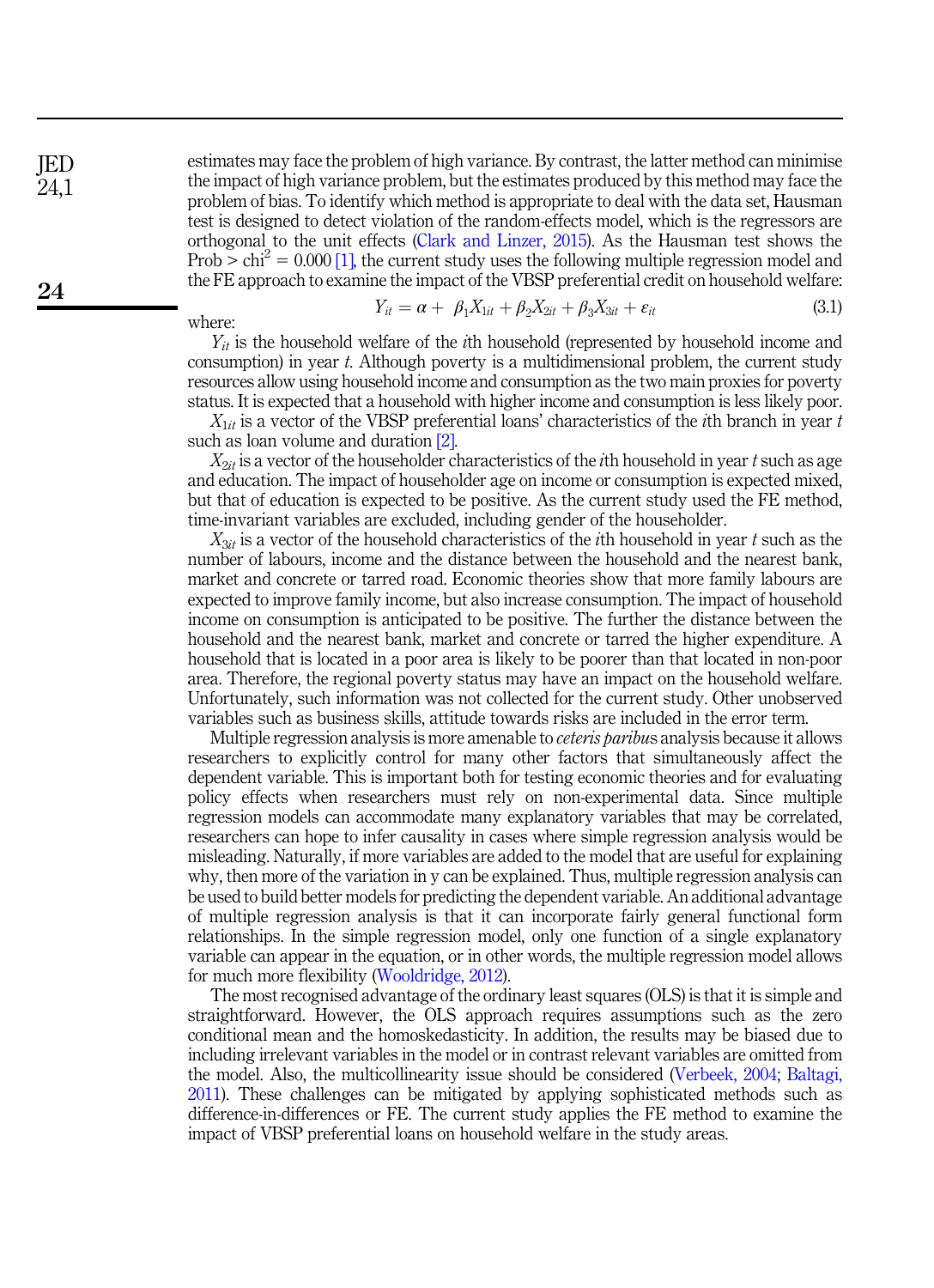Previous studies show that the access to credit, especially preferential credit, plays an important role in household welfare and poverty reduction [\(Quach](#page-14-1) et al., 2005; [Pitt and](#page-14-0) [Khandker, 1998](#page-14-0); [Pham and Lensink, 2007;](#page-14-3) [Khandker, 2005](#page-13-11); [Morduch, 1998\)](#page-13-12). To identify the barriers of accessing to the VBSP preferential loans and rank the difficulties, a qualitative study (in-depth interviews and focus group discussions) is conducted. In particular, in-depth interviews are conducted with relevant parties such as borrowers, mass organisations (Women's Union, Farmers' Association, Youth Organisation and War Veterans' Association), local authorities, bank officers and experts ([Guion](#page-13-13) *et al.*, 2001; [Legard](#page-13-14) *et al.*, 2003). In the in-depth interviews, the respondents are asked to list and prioritise the difficulties (barriers) in the access to the loans. The current study follows previous studies and bases on the study context to select the following factors representing barriers of accessing to VBSP preferential loans. Previous studies show that the distance (measured in km) from the household to the nearest bank plays an important role in accessing credit [\(Hinson, 2011](#page-13-15); [Ozyildirim and](#page-14-9) O[nder,](#page-14-9) [2008;](#page-14-9) [Presbitero and Rabellotti, 2014\)](#page-14-10). Particularly, the distance consumes resources such as time and fuel of the borrower. Due to the road conditions, the distance may not be the best proxy. The current study selects the time that the borrower spent (measured in minutes) to get to the nearest VBSP branch. A number of previous studies found that high interest rates discourage borrowers from taking a loan ([Bakhtiari, 2006;](#page-12-12) [Jalilian and Kirkpatrick, 2002](#page-13-16); [Hulme and Mosley, 1996](#page-13-17); [Johnson and Rogaly, 1997\)](#page-13-18). The current study identify if the interest rate (measured in annual percentage) charged by VBSP is reasonable (compared to the ability of the household to pay). They are encouraged to rate the interest rate  $(1 = not reasonable,$  $2 =$  reasonable and  $3 =$  low). The time spent (in minutes) to complete a loan application shows the complexity of the loan application, hence can encourage or discourage the applicant ([Johnson and Rogaly, 1997;](#page-13-18) [Mayoux, 1998](#page-13-19)). The participants are asked to rate the complexity of the loan application (1 = very complex, 2 = moderate complex, 3 = not complex,  $4 =$  simple,  $5 =$  very simple). If the application is complex, the applicants may need assistance. They are asked who they can seek help  $(1 = do not know who can help,$  $2 =$  friends,  $3 =$  relatives). Similar to the time spent to complete a loan application, time (in minutes) spent and the complexity of the procedure to repay can encourage or discourage borrowers. Apart from reporting the average time to repay, participants are encouraged to rate the complexity of the repayment procedure  $(1 = \text{very complex}, 2 = \text{moderate complex},$  $3 =$  not complex,  $4 =$  simple,  $5 =$  very simple). Similarly time (measured in days) for the bank and relevant parties to process the loan application can encourage or discourage the applicant. The interview participants are also asked to rate the procedure of loan application consideration (1 = very complex, 2 = moderate complex, 3 = not complex,  $4 =$  simple,  $5 = \text{very simple}$ . In Vietnam, the household poverty status is assessed annually by the local authorities, mass organisation representatives, other relevant parties and other households in the community. The interview participants are asked to report the time (measured in minutes) that the local authorities and involved parties spent to access the poverty status for a household. The procedure to access the household poverty status determines the access to the VBSP preferential loans and other favourable policies. Therefore, the transparency of the procedure is very important for involved parties and the household. The interview participants are encouraged to rate the transparency of the procedure  $(1 = not$  transparent,  $2 =$  moderate transparent,  $3 =$  transparent,  $4 =$  very transparent,  $5 =$  complete transparent). The focus group discussions are organised to seek solutions to overcome such challenges ([Wong, 2008](#page-14-11); [Nyumba](#page-13-20) et al., 2018; Seal et al.[, 1998](#page-14-12); [Powell and Single, 1996](#page-14-13); [Wilkinson, 2011](#page-14-14); [Parker and Tritter, 2006\)](#page-14-15). In particular, individuals representing the relevant parities (previously addressed) are invited to form a group, they are encouraged to re-identify the barriers (that have been identified by interview participants), prioritise and rate the severity level of the barriers. The difference among study locations and other characteristics are taken into account in the group discussions. To achieve the best results, the respondents should

Household welfare in Vietnam

25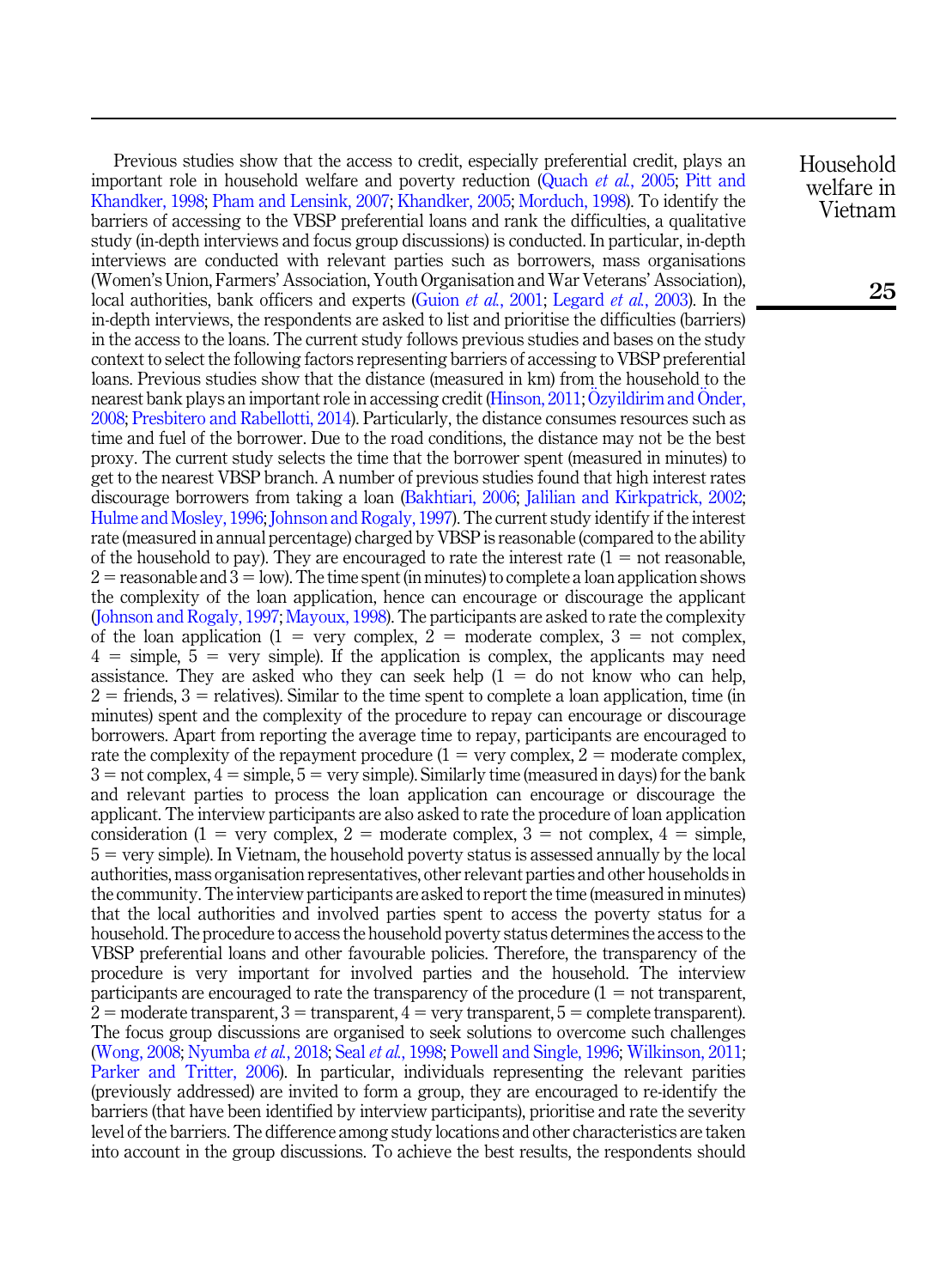have been taking the loans in the study period (during 2016–2018), and they should be the householders.

### 3.2 Data source, sampling and description

The data used for the quantitative analysis in the present study are collected during 2016–2018 from face-to-face interviews with 300 households who were clients of VBSP. As Ninh Binh has three unique geographical economic zones, which are the lowland, the central and the mountainous, these areas are sampled during the data collection process. The lowland region includes Yen Khanh and Kim Son districts, the central region includes Tam Diep and Ninh Binh cities and the mountainous area includes Gia Vien and Nho Quan districts. The central region has a better infrastructure condition, higher economic growth and better access to credit, including that provided by the VBSP. By contrast, the lowland and mountainous regions have a poorer infrastructure condition, lower economic growth and poorer access to credit. To capture the difference of the geographical economic zones of the province, three study locations are randomly selected from three lists of districts and cities. The study locations selected are Kim Son and Nho Quan districts and Ninh Binh city. Due to the limitation of the study resources, in each selected district or city, a commune is randomly selected from a list (of communes) provided by the local authorities. Thach Binh, Ninh Tien and Con Thoi communes are randomly selected to represent Kim Son district, Ninh Binh city and Nho Quan district, respectively. In each commune, 100 households that had taken at least a preferential loan from the VPBS during 2016–2018 are selected to interview. The total number of observations is 900. The in-depth interviews are conducted in early 2019 with involved parties such as borrowers, local authorities, mass organisation officers, the VBSP representatives and bank experts. Due to the limitation of the study resources, 15 VBSP borrowers in each study location are interviewed, approximately 80% are the borrowers. As the responses of 15 participants in one study location do not show similar patterns, three additional participants in this location are surveyed. The total survey participants are 48 [\(Malterud](#page-13-21) *et al.*, 2016; [Marshall](#page-13-22) *et al.*, 2013; [Sandelowski, 1995\)](#page-14-16). For the same reason, a focus discussion group is organised in each study area. As the number of the focus discussion group is limited, the number of representatives of each party is not limited to one person. This method is believed to give better results.

The data set for the quantitative study contains a number of the VBSP loans, householder, household, regional and the loan characteristics. These characteristics are described in Table 2.

The loan volume is relatively small, approximately VND34m compared to VND100m, which is the maximum loan volume provided by the VBSP. As data distribution of a number

|                                                 | Variable                                                                                                                                                        | Mean   | SD <sup>a</sup> | Min    | Max     |
|-------------------------------------------------|-----------------------------------------------------------------------------------------------------------------------------------------------------------------|--------|-----------------|--------|---------|
|                                                 | Loan volume (VNDm)                                                                                                                                              | 34.321 | 12.323          | 10.000 | 62.000  |
|                                                 | Loan duration (months)                                                                                                                                          | 37.091 | 5.217           | 24.000 | 48.000  |
|                                                 | Householder age (years)                                                                                                                                         | 45.256 | 10.762          | 26,000 | 73,000  |
|                                                 | Householder education (schooling years)                                                                                                                         | 7.180  | 2.557           | 3.000  | 12.000  |
|                                                 | Household labours (persons)                                                                                                                                     | 2.372  | 0.741           | 1.000  | 4.000   |
|                                                 | Shocks (number of shocks experienced)                                                                                                                           | 1.580  | 2.002           | 0.000  | 9.000   |
|                                                 | Household annual income (VNDm)                                                                                                                                  | 80.140 | 46.395          | 13.500 | 225.000 |
|                                                 | Household annual consumption (VNDm)                                                                                                                             | 72.360 | 42.175          | 13.500 | 189.000 |
|                                                 | Distance to the nearest bank (km)                                                                                                                               | 8.220  | 3.934           | 1.500  | 12.750  |
|                                                 | Distance to the nearest market (km)                                                                                                                             | 1.930  | 0.591           | 0.000  | 3.000   |
| Table 2.                                        | Distance to the nearest concrete/tarred road (km)                                                                                                               | 0.530  | 0.392           | 0.000  | 1.350   |
| Descriptive statistics of<br>selected variables | <b>Note(s):</b> $a$ <sup>3</sup> standard deviation, $b$ <sup>3</sup> ot available nor applicable<br><b>Source(s):</b> Author's calculations from surveyed data |        |                 |        |         |

26

JED 24,1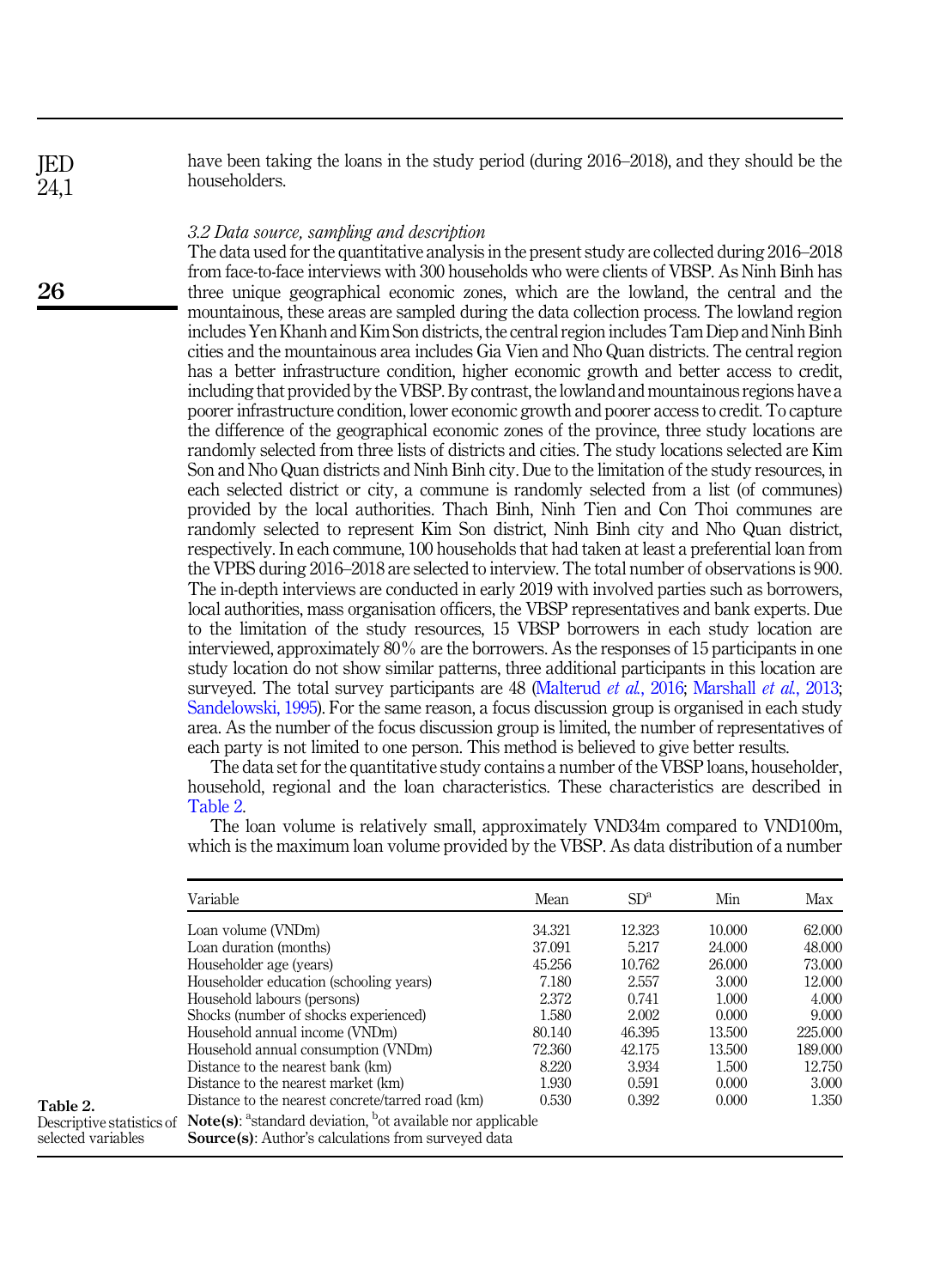of variables is skewed, natural log form is applied where applicable. The average loan duration is 37 months, which is approximately three years. On average, a householder is approximately 45 years old and spends approximately seven years in school. The average number of labours in a household is approximately two persons, experiences two shocks annually, earns and spends approximately VND46m and VND42m, approximately. The households are located near concrete or tarred roads and markets. However, the distance to the nearest bank is approximately four times that to the nearest market.

# <span id="page-9-0"></span>4. Results and discussion

4.1 The impact of the Vietnam Bank for Social Policies preferential loans on household income

As addressed previously, the current study selects household income and consumption to represent the household welfare. The results from the FE models are presented as follows (Table 3).

The impact of loan volume on household income is positive and statistically significant, but that on household consumption is not significant. For example, a 1% increase in the loan volume is associated with an increase of almost 0.69% in the household income, significant at the 1% level. This implies that a larger loan volume may help improve household welfare. The VBSP may need to modify the loan volume to meet the needs of clients. The impact of this variable is consistent with that found by [Duong and Nghiem \(2014\)](#page-12-2) and [Quach and Mullineux](#page-14-17) [\(2006](#page-14-17)). The impact of the number of household labours on income is positive and significant. For example, a 1% increase in the number of household labours is associated with approximately 0.003% increase in household income, significant at the 1% level. The impact of the number of shocks (that the household experiences) on household income is negative and significant. For example, a one additional shock is associated with 0.001% reduction in household income, significant at the 1% level. The impact directions of other variables, including that of loan duration, on household income are explainable, but their impact is not significant. This suggests further studies, with a data set collected from a longer period in different study areas, are necessary [\(Table 4](#page-10-0)).

# 4.2 The impact of the Vietnam Bank for Social Policies preferential loans on household consumption

The results created from the consumption model show that the impact of VBSP preferential loans (represented by loan volume and duration) on household consumption is not statistically significant. This finding is similar to that found by [Nghiem](#page-13-3) *et al.* (2012). The loans

| Household income (natural log)                                       | Coef     | p-value |                       |
|----------------------------------------------------------------------|----------|---------|-----------------------|
| Loan volume (natural log)                                            | 0.690    | 0.001   |                       |
| Loan duration (natural log)                                          | 0.178    | 0.748   |                       |
| Householder age (natural log)                                        | $-0.010$ | 0.660   |                       |
| Householder education (natural log)                                  | 0.018    | 0.259   |                       |
| Household labours (natural log)                                      | 0.003    | 0.003   |                       |
| Shocks (number of shocks experienced)                                | $-0.001$ | 0.000   |                       |
| Distance to the nearest bank (natural log)                           | $-1.634$ | 0.391   |                       |
| Distance to the nearest market (natural log)                         | $-1.470$ | 0.352   |                       |
| Distance to the nearest concrete/tarred road (natural log)           | $-1.397$ | 0.334   | Table 3.              |
| Constant                                                             | 1.994    | 0.584   | The impact of VBSP    |
| Note(s): ${}^{\text{a}}$ Coefficient, ${}^{\text{b}}$ standard error |          |         | preferential loans on |
| <b>Source(s):</b> Author's calculations from surveyed data           |          |         | household income (FE) |

Household welfare in Vietnam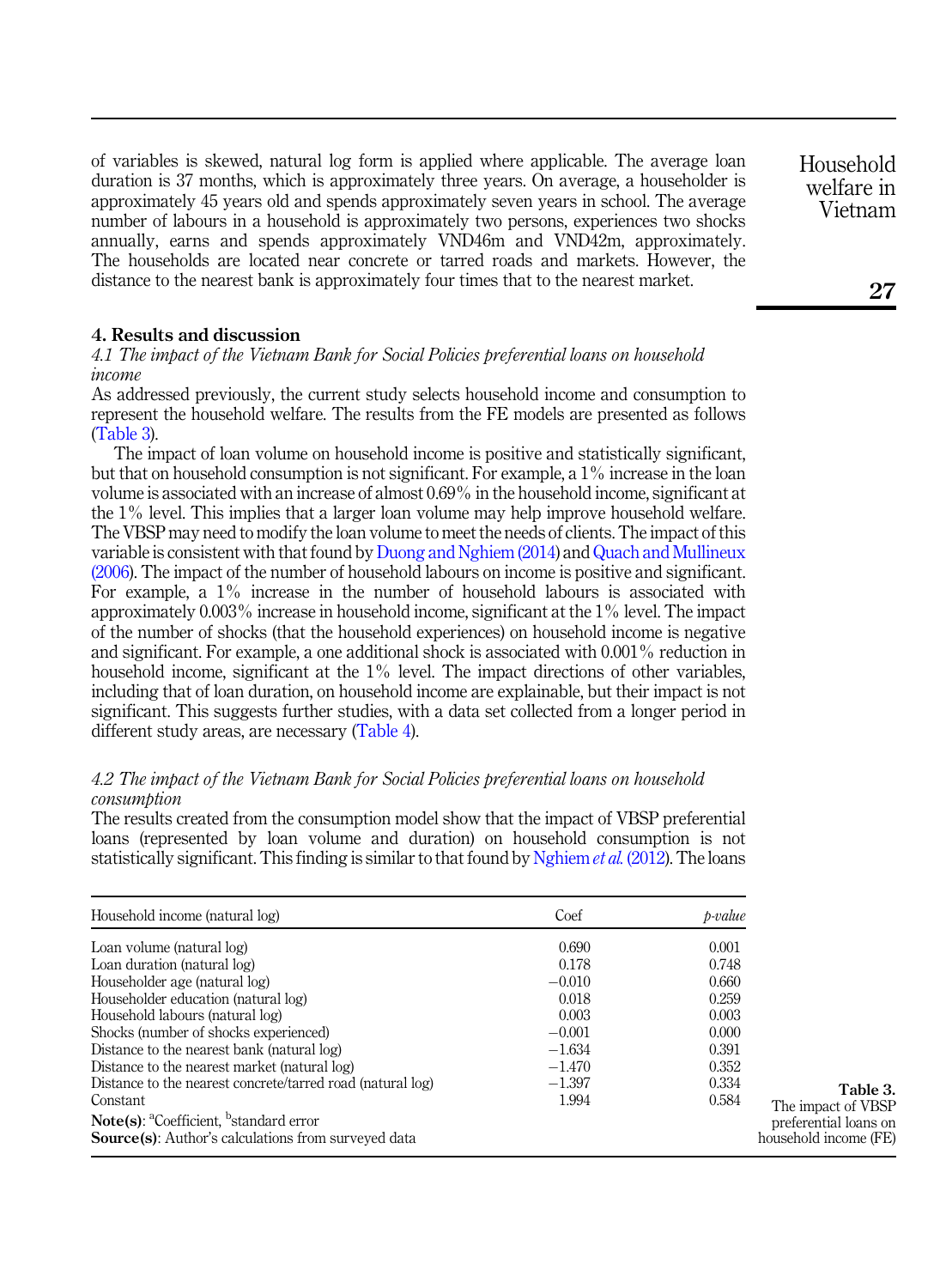<span id="page-10-0"></span>

| JED<br>24,1                                 | Household consumption (natural log)                                                                                                | Coef     | $b-value$ |
|---------------------------------------------|------------------------------------------------------------------------------------------------------------------------------------|----------|-----------|
|                                             | Loan volume (natural log)                                                                                                          | 0.005    | 0.924     |
|                                             | Loan duration (natural log)                                                                                                        | 0.007    | 0.959     |
|                                             | Householder age (natural log)                                                                                                      | $-0.076$ | 0.244     |
|                                             | Householder education (natural log)                                                                                                | $-0.023$ | 0.300     |
|                                             | Household labours (natural log)                                                                                                    | $-0.202$ | 0.283     |
| 28                                          | Shocks (number of shocks experienced)                                                                                              | 0.001    | 0.000     |
|                                             | Household income (natural log)                                                                                                     | 0.630    | 0.000     |
|                                             | Distance to the nearest bank (natural log)                                                                                         | 0.222    | 0.626     |
| Table 4.                                    | Distance to the nearest market (natural log)                                                                                       | 0.218    | 0.614     |
| The impact of VBSP<br>preferential loans on | Distance to the nearest concrete/tarred road (natural log)                                                                         | 0.144    | 0.407     |
|                                             | Constant                                                                                                                           | 1.622    | 0.068     |
| household<br>consumption (FE)               | Note(s): ${}^{\text{a}}$ Coefficient, ${}^{\text{b}}$ standard error<br><b>Source(s):</b> Author's calculations from surveyed data |          |           |

may help households to increase their income, but as households have to repay the loans, their consumption may not increase. In addition, households, especially poor ones in Vietnam, in particular, and in Asian countries in general, tend to save what they earn as savings to deal with shocks rather than spending. The study results also show that shocks significantly increase household consumption. For example, a one additional shock (that the household encounters) is associated with almost  $0.001\%$  increase in household consumption, significant at the 1% level. The impact of income on consumption is positive. For example, a 1% increase in income is associated with approximately 0.63% increase in household consumption, significant at the 1% level. The impact of other variables on household consumption is not significant as expected, and the possible reasons have been addressed previously.

# 4.3 Barriers of the access to the Vietnam Bank for Social Policies preferential loans

To create a better access for the beneficiaries to the VBSP preferential loans, it is essential to identify the barriers and their severity. The current study conducts interviews and group discussions with relevant parties and the results are presented in Table 5.

|                                                | Variable                                                                                                                                                                                                                                                                                         | Mean   | Median | SD <sup>a</sup> | Min    | Max     |
|------------------------------------------------|--------------------------------------------------------------------------------------------------------------------------------------------------------------------------------------------------------------------------------------------------------------------------------------------------|--------|--------|-----------------|--------|---------|
|                                                | Time to get to nearest bank branch (min)                                                                                                                                                                                                                                                         | 37.292 | 40.000 | 11.848          | 10.000 | 60.000  |
|                                                | Interest rate rating <sup>b</sup><br>Time to complete loan application (min)                                                                                                                                                                                                                     |        |        | 0.729           | 1.000  | 3.000   |
|                                                |                                                                                                                                                                                                                                                                                                  |        |        | 18.188          | 15.000 | 120.000 |
|                                                | Complexity of loan application $\epsilon$                                                                                                                                                                                                                                                        | 3.604  | 4.000  | 0.893           | 2.000  | 5.000   |
|                                                | Time to repay (min)                                                                                                                                                                                                                                                                              | 17.917 | 15.000 | 9.444           | 10.000 | 60.000  |
| Complexity of repayment procedure <sup>a</sup> |                                                                                                                                                                                                                                                                                                  |        | 4.000  | 0.679           | 3.000  | 5.000   |
|                                                | Time for bank and relevant parties to consider a loan                                                                                                                                                                                                                                            | 12.292 | 12.000 | 3.957           | 7.000  | 21.000  |
|                                                | application (days)                                                                                                                                                                                                                                                                               |        |        |                 |        |         |
|                                                | Complexity of the procedure of loan application<br>consideration <sup>e</sup>                                                                                                                                                                                                                    |        |        | 0.577           | 3.000  | 5.000   |
|                                                | Time to assess the poverty status for a household (minutes)                                                                                                                                                                                                                                      | 46.542 | 42.500 | 23.211          | 20,000 | 120.000 |
|                                                | Transparency of the household poverty status assessment <sup>t</sup>                                                                                                                                                                                                                             |        |        | 0.476           | 3.000  | 4.000   |
|                                                | <b>Note(s):</b> "Standard deviation, ${}^{b}$ (1 = not reasonable, 2 = reasonable, 3 = low), ${}^{c}$ (1 = very complex,<br>2 = moderate complex, 3 = not complex, 4 = simple, 5 = very simple), ${}^{d}(1)$ = very complex, 2 = modest                                                          |        |        |                 |        |         |
| Table 5.<br>Barriers of the access             | complex, $3 =$ no complex, $4 =$ simple, $5 =$ very simple), $^{e}(1 =$ very complex, $2 =$ moderate complex, $3 =$ no<br>complex, $4 =$ simple, $5 =$ very simple), $(1) =$ not transparent, $2 =$ moderate transparent, $3 =$ transparent,<br>$4 =$ very transparent, $5 =$ total transparent) |        |        |                 |        |         |
| to VBSP                                        |                                                                                                                                                                                                                                                                                                  |        |        |                 |        |         |
| preferential loans                             | <b>Source</b> (s): Calculated by the author based on the interview data                                                                                                                                                                                                                          |        |        |                 |        |         |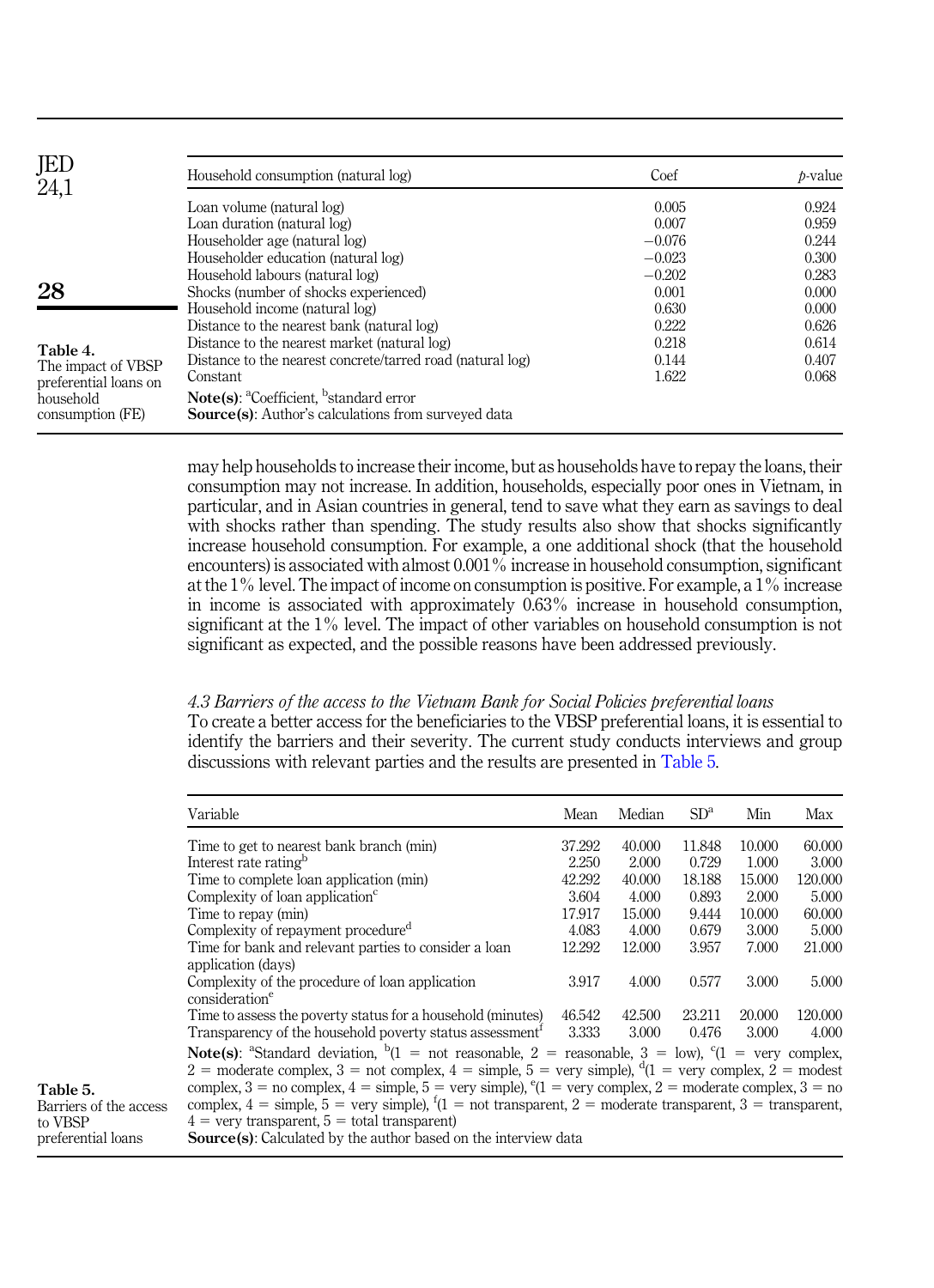The results show that it takes borrowers approximately 37 min to get to the nearest VBSP branch. The most common average time spent is 40 min and more than expected as road conditions in the study area is considerably good. This could imply that the coverage of the bank is not sufficient. If the bank coverage is expanded, it would give clients a better access to the credit and reduce the impact of "black credit". This barrier is almost similar to what [Luan \(2019\)](#page-13-8) and Beck *et al.* [\(2005\)](#page-12-5) found. The results show that the loan volume is sufficient  $(2 = sufficient)$  and meets demand of the borrowers. This finding is different from some of the previous studies. The difference could be explained that previous studies mainly examined loan volume provided by microfinance institutions. In addition, in 2019, the VBSP increased the maximum volume for preferential loans to VND100m. Since the loans are preferential, the interest rate is reasonable as rated  $(2 = reasonable)$  by the interview participants and group discussions. The common amount of time spent to complete a loan application is approximately 40 min. Although applicants need to spend a considerable amount of time to complete the application, most of them rate the loan application complexity as simple. As the complexity of the repayment procedure is simple (as rated), the common amount of time that a client spends to repay money is approximately 15 min. As previously addressed, the length of time (for the bank and other relevant parties) to assess a loan application can encourage or discourage the borrower. The results show that it takes almost two weeks to consider a loan application. This is reasonable as the bank and their local representatives in mass organisations need time to check the loan purposes, evaluate the business plan (if available) proposed by the applicant, and this is not an easy job. The poverty status allows poor and near poor households to access to essential resources, including the VBSP preferential loans. Therefore, the procedure to assess household poverty status is very important and should be completely transparent. The results show that the transparency is moderate, not so opaque, but not totally transparent. This finding implies that the transparency needs be improved to give the access to the right persons.

# <span id="page-11-0"></span>5. Conclusion

The current study constructed a panel data set from on 300 households located in one city and two districts in Ninh Binh province during 2016–2018 and uses the FE method to examine the impact of the VBSP preferential loans on household welfare, which is represented by household income and consumption. The results show that the loan volume has a positive and significant impact on household income. For example, a 1% increase in the loan volume is associated with an increase of almost 69% in household income, significant at the 1% level. Although, the impact direction of loan duration on household income is expected, the impact is not statistically significant. In addition, the number of household labours has a positive and significant impact on household income. For example, a 1% increase in the number of household labours is associated with approximately 0.26% increase in the household income, significant at the 1% level. As expected, the number of shocks that the household encounters has a negative and significant impact on the household income. For example, a one additional shock is associated with 0.02% reduction in the household income, significant at the 1% level. The impact direction of other variables is expected or explainable, but their impact is not significant. In contrast to the impact of the VBSP preferential loans on household income, that on household consumption is not statistically significant. Additionally, the number of shocks has a positive and significant impact on household consumption. For example, a one additional shock (that the household encounters) is associated with almost 0.2% increase in the household consumption, significant at the 1% level. Household income has Household welfare in Vietnam

29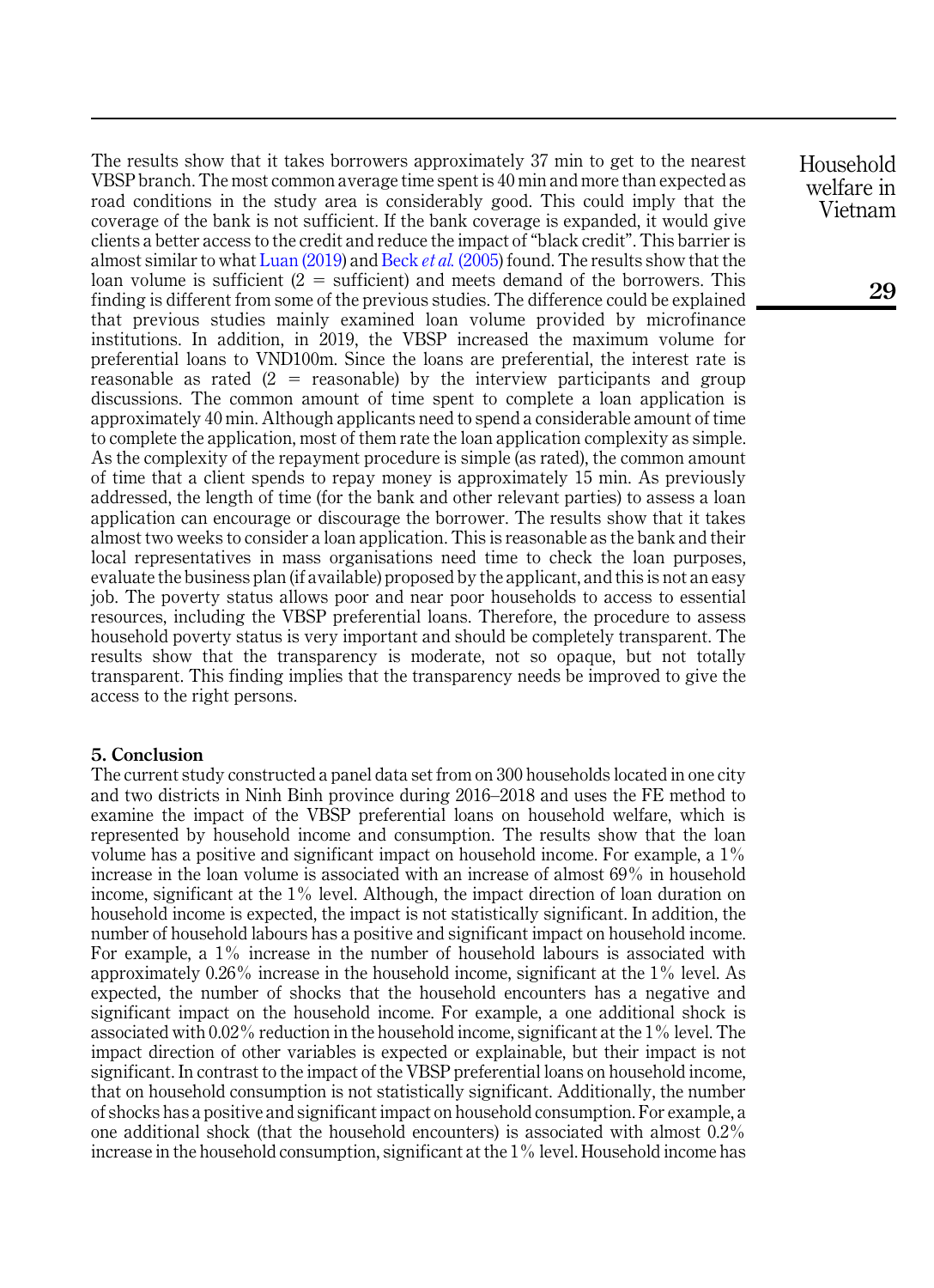a positive and significant impact on the household consumption. For example, a 1% increase in income is associated with approximately 63% increase in household consumption, significant at the 1% level. The impact of other variables on household consumption is not significant as expected, but their impact direction is expected or explainable.

The results show that the amount to time for a client to get to the nearest VBSP branch is approximately a half of an hour. This is more than expected, as the road condition in most regions of the province is good. As it is preferential credit, the majority of borrowers can afford the interest rate. Although the loan application is not complex, on average, an applicant needs to spend approximately 40 min to complete. The amount of time to repay is approximately 15 min, and the procedure to repay is considered as simple. It takes the bank and involved parties approximately 12 days to consider a loan application though the complexity of the loan consideration is seen as simple. It takes the local authorities and other relevant parties approximately 42 min to assess the household poverty status of a household. The household poverty status assessment is considered as transparent, but not yet completely transparent. This indicates that the assessment transparency needs be improved. Despite the author's efforts, data on a number of variables, such as gender of the householder and the regional poverty status, are not collected or used. These variables may have an impact on the household welfare. Therefore, further studies may collect data on these variables and apply different methods to examine their impact on household welfare.

#### <span id="page-12-9"></span>**Notes**

- 1. Results of Hausman tests are available upon request.
- <span id="page-12-10"></span>2. As the interest rate of the VBSP preferential loans is identically applied to all customers, it is not necessary to include to the model.

#### <span id="page-12-12"></span>References

- Bakhtiari, S. (2006), "Microfinance and poverty reduction: some international evidence", *International* Business and Economics Research Journal (IBER), Vol. 5, pp. 65-71.
- <span id="page-12-11"></span><span id="page-12-0"></span>Baltagi, B.H. (2011), "Simultaneous equations model", in *Econometrics*, Springer, pp. 257-303.
- Banerjee, A.V. and Newman, A.F. (1993), "Occupational choice and the process of development", Journal of Political Economy, Vol. 101, pp. 274-298.
- <span id="page-12-4"></span>Bank, T.W. (2018), "Vietnam Continues to Reduce Poverty, According to WB Report", available at: [https://www.worldbank.org/en/news/press-release/2018/04/05/vietnam-continues-to-reduce](https://www.worldbank.org/en/news/press-release/2018/04/05/vietnam-continues-to-reduce-poverty-according-to-world-bank-report)[poverty-according-to-world-bank-report](https://www.worldbank.org/en/news/press-release/2018/04/05/vietnam-continues-to-reduce-poverty-according-to-world-bank-report) (accessed August 2020).
- <span id="page-12-5"></span>Beck, T., Demirguc-Kunt, A. and Martinez Peria, M.S. (2005), Reaching Out: Access to and Use of Banking Services across Countries, The World Bank.
- <span id="page-12-6"></span>Beck, T., Demirguc-Kunt, A. and Martinez Peria, M.S. (2006), Banking Services for Everyone? Barriers to Bank Access and Use Around the World, The World Bank.
- <span id="page-12-7"></span>Booth, W.C., Booth, W.C., Colomb, G.G., Colomb, G.G., Williams, J.M. and Williams, J.M. (2003), The Craft of Research, University of Chicago press, Chicago, IL.
- <span id="page-12-8"></span>Clark, T.S. and Linzer, D.A. (2015), "Should I use fixed or random effects", Political Science Research and Methods, Vol. 3, pp. 399-408.
- <span id="page-12-3"></span>DoLISA, N.B. (2020), "Ninh Binh Department Of Labour, War Invalid and Social Affairs", available at: <http://sldtbxh.ninhbinh.gov.vn/> (accessed August 2020).
- <span id="page-12-1"></span>Duong, P.B. and Izumida, Y. (2002), "Rural development finance in Vietnam: a microeconometric analysis of household surveys", World Development, Vol. 30, pp. 319-335.
- <span id="page-12-2"></span>Duong, H.A. and Nghiem, H.S. (2014), "Effects of microfinance on poverty reduction in Vietnam: a pseudo-panel data analysis", Journal of Accounting, Finance and Economics, Vol. 4, pp. 58-67.

**IED**  $24.1$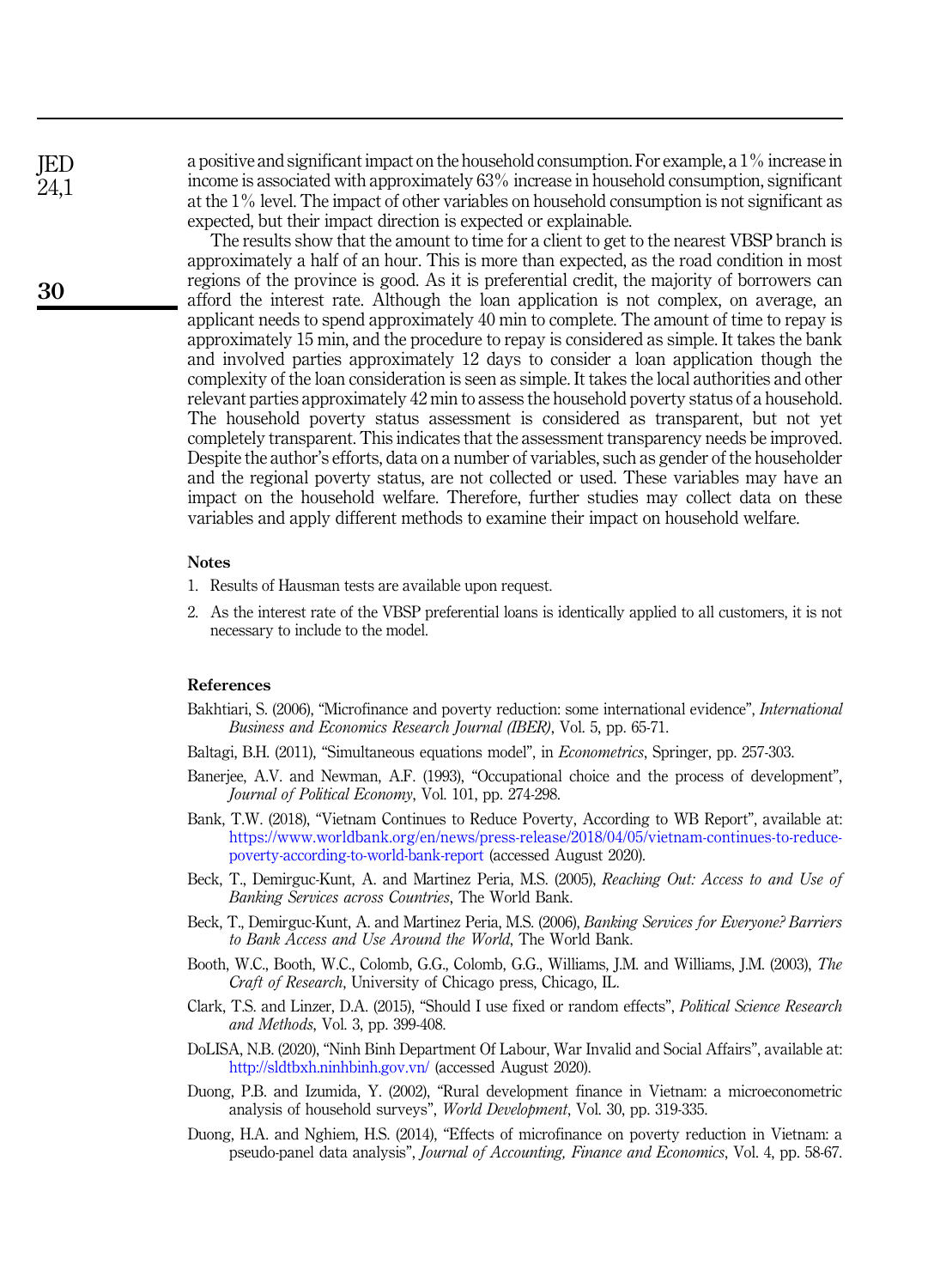<span id="page-13-0"></span>

| Galor, O. and Zeira, J. (1993), "Income distribution and macroeconomics", <i>The Review of Economic</i> |  |  |  |
|---------------------------------------------------------------------------------------------------------|--|--|--|
| <i>Studies</i> , Vol. 60, pp. 35-52.                                                                    |  |  |  |

- <span id="page-13-13"></span>Guion, L.A., Diehl, D.C. and McDonald, D. (2001), Conducting an In-Depth Interview, University of Florida Cooperative Extension Service, Institute of Food and Agricultural Science.
- <span id="page-13-15"></span>Hinson, R.E. (2011), "Banking the poor: the role of mobiles", Journal of Financial Services Marketing, Vol. 15, pp. 320-333.
- <span id="page-13-6"></span>Honohan, P. (2008), "Cross-country variation in household access to financial services", *Journal of* Banking and Finance, Vol. 32, pp. 2493-2500.
- <span id="page-13-1"></span>Hudon, M. (2009), "Should access to credit be a right?", *Journal of Business Ethics*, Vol. 84, pp. 17-28.
- <span id="page-13-17"></span>Hulme, D. and Mosley, P. (1996), Finance against Poverty, Psychology Press.
- <span id="page-13-16"></span>Jalilian, H. and Kirkpatrick, C. (2002), "Financial development and poverty reduction in developing countries", International Journal of Finance and Economics, Vol. 7, pp. 97-108.
- <span id="page-13-18"></span>Johnson, S. and Rogaly, B. (1997), Microfinance and Poverty Reduction, Oxfam.
- <span id="page-13-7"></span>Johnston, D. Jr and Morduch, J. (2008), "The unbanked: evidence from Indonesia", The World Bank Economic Review, Vol. 22, pp. 517-537.
- <span id="page-13-11"></span>Khandker, S.R. (2005), "Microfinance and poverty: evidence using panel data from Bangladesh", The World Bank Economic Review, Vol. 19, pp. 263-286.
- <span id="page-13-4"></span>Kondo, T., Orbeta, A. Jr, Dingcong, C. and Infantado, C. (2008), "Impact of microfinance on rural households in the Philippines", *IDS Bulletin*, Vol. 39, pp. 51-70.
- <span id="page-13-14"></span>Legard, R., Keegan, J. and Ward, K. (2003), "In-depth interviews", Qualitative Research Practice: A Guide for Social Science Students and Researchers, Vol. 6, pp. 138-169.
- <span id="page-13-8"></span>Luan, D.X. (2019), "Motivation and barriers to access to formal credit of primary cinnamon producers from the perspective of value chain development in northwestern Vietnam", Journal of Agribusiness in Developing and Emerging Economies, Vol. 10, pp. 117-138.
- <span id="page-13-9"></span>Malina, M.A., Nørreklit, H.S. and Selto, F.H. (2011), "Lessons learned: advantages and disadvantages of mixed method research", Qualitative Research in Accounting and Management, Vol. 8, pp. 59-71.
- <span id="page-13-21"></span>Malterud, K., Siersma, V.D. and Guassora, A.D. (2016), "Sample size in qualitative interview studies: guided by information power", Qualitative Health Research, Vol. 26, pp. 1753-1760.
- <span id="page-13-22"></span>Marshall, B., Cardon, P., Poddar, A. and Fontenot, R. (2013), "Does sample size matter in qualitative research?: A review of qualitative interviews in IS research", Journal of Computer Information Systems, Vol. 54, pp. 11-22.
- <span id="page-13-19"></span>Mayoux, L. (1998), "Participatory learning for women's empowerment in micro-finance programmes: negotiating complexity, conflict and change", IDS bulletin, Vol. 29, pp. 39-50.
- <span id="page-13-12"></span>Morduch, J. (1998), Does Microfinance Really Help the Poor?: New Evidence from Flagship Programs in Bangladesh, Research Program in Development Studies, Woodrow School of Public.
- <span id="page-13-10"></span>Myers, J.L., Well, A. and Lorch, R.F. (2010), Research Design and Statistical Analysis, Routledge, Great Britain.
- <span id="page-13-3"></span>Nghiem, S., Coelli, T. and Rao, P. (2012), "Assessing the welfare effects of microfinance in Vietnam: empirical results from A quasi-experimental survey", *Journal of Development Studies*, Vol. 48, pp. 619-632.
- <span id="page-13-2"></span>Nguyen, V.C. (2008), "Is a governmental micro-credit program for the poor really pro-poor? Evidence from Vietnam", The Developing Economies, Vol. 46, pp. 151-187.
- <span id="page-13-5"></span>Nguyen, C., Bigman, D., Van den Berg, M. and Vu, T. (2007), "Impact of Micro-credit on Poverty and Inequality: The Case of the Vietnam Bank for Social Policies", Munich Personal RePEc Archive: MPRA, 54154, pp. 1-21.
- <span id="page-13-20"></span>Nyumba, O.T, Wilson, K., Derrick, C.J. and Mukherjee, N. (2018), "The use of focus group discussion methodology: insights from two decades of application in conservation", Methods in Ecology and Evolution, Vol. 9, pp. 20-32.

Household welfare in Vietnam